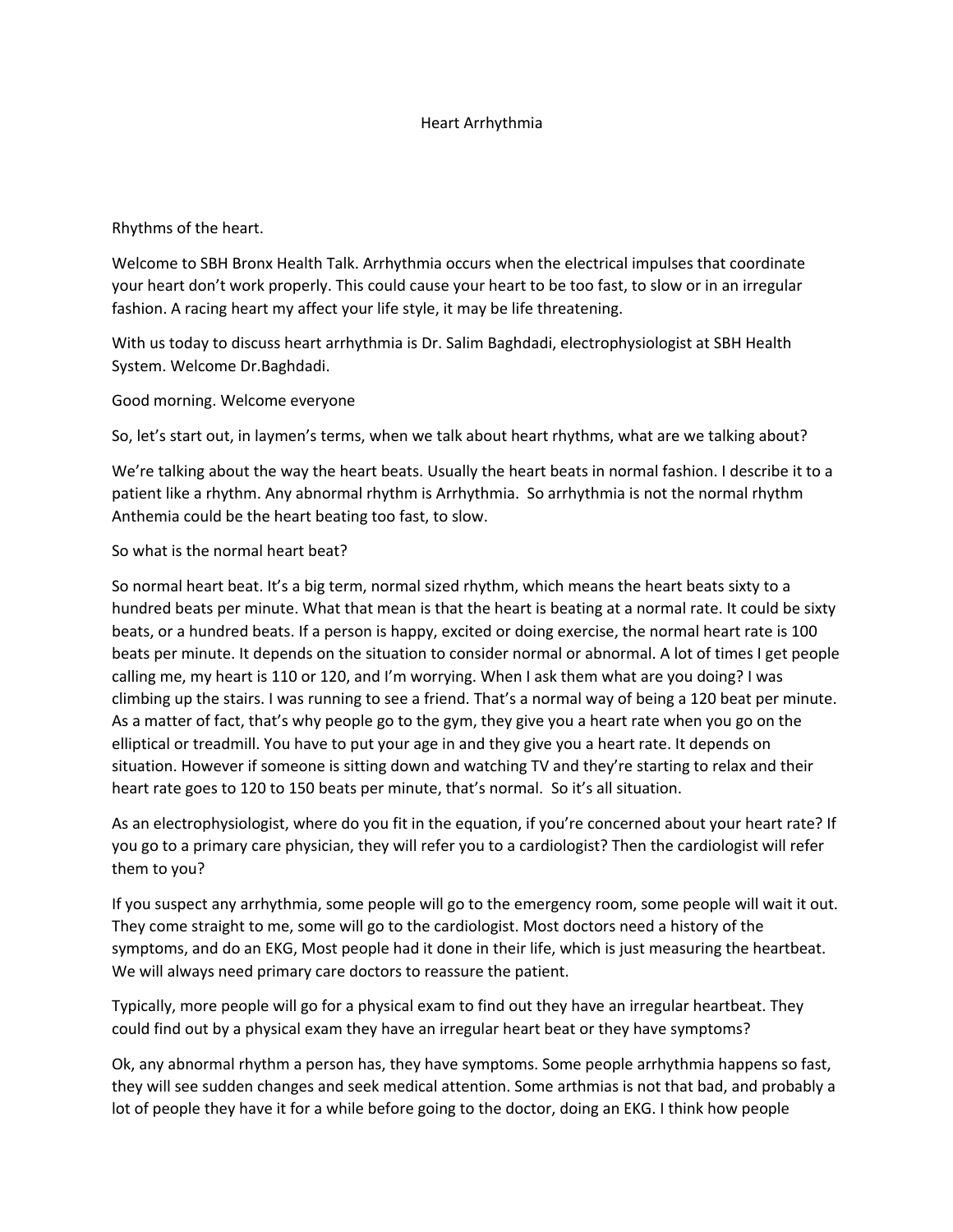perceive their symptoms varies from person to person. A lot of people go from surgery to EKG's if they have normal EKGs they come to us.

Ok. What are some of the common signs? You talk about shortness of breath.

Ok. The most common arrhythmia, I think related to the heart beat. So the most common presentation, that people come to me is either palpitation, heart racing, dizzy, sometimes you feel like fainting. There a lot symptoms, like for example chest pain, passing out. The most common causes of these symptoms is a blocked artery.

Ok. Other terms that I have heard of before. Like bradycardia, what is that term?

Ok, the doctor uses big words to sound smart. Cardio means heart, and that could mean fast. I'm not a Latin expert, but I think the origin may be Latin. So, fast heartbeat. Brady means slow, cardio is heart, so slow heartbeat. These terms, people of the trade use it. The doctor uses it to explain as a person. So a professional athlete who exercises five days a week or a professional athlete who has a heart rate of 130 compared to normal person with a heart rate in the thirties, they're feeling out of breath. Meanwhile, a person who is a runner with a heart rate in the thirties, that is normal for them. It's considered the term itself, it doesn't mean the heart has a disease, it means how the heart is doing.

So another term I heard of is A Fib or Atrial Fibrillation. Explain that.

A Fib, actually is a very common disease. It is estimated that people in their eighties have a twenty percent of this rhythm. It's a very common disease, you see it in young people and old people. Atrial Fibrillation is the heart beating irregularly. If you look at the doctors notes and see irregular heartbeat that is Atrial Fibrillation. Atrial Fibrillation is a very common disease, it is very important to know about it. There is a side that is symptomatic. As I mentioned before the palpitations, the dizziness, the short breath when you walk and the tiredness. Those are all at high risk for stroke. So, a lot time's treatment of the disease, and you want to treat the symptoms to prevent stroke, which is a very simple thing to do by taking a blood thinner. We give it to our patients. For almost every person who has this irregular heartbeat, by giving them a blood thinner is to prevent them from having a stroke and possibly treat them for their symptoms.

Ok. Now this tricky fibrillation is like a widow maker. That's deadly.

One of the worst arrhythmia a person could have and it has to be dealt with right away, and usually it's deadly. However, we could find the patient that is at high risk for it, and we do have a treatment. Usually, the cause of death, most people are attributed to be a heart attack. Most people the way they die suddenly is from arrhythmia. So here at Barnabas, people who are at high risk for Atrial Fibrillation, they come here for a variety of reasons. Most people with a big heart, and we give them a fibrillator after treatment. So atrial fibrillation people that we know are resuscitated, they come in some time later because the minute they have one episode, the chances of having another episode is very high. Actually, I could mention a lot of patients of mine, actually a story that happened. Actually, I started working at Barnabas in 2016, when I saw a young person sleeping, his wife next to him. I noticed that he was breathing abnormally. So she called the EMS, and 911, and 911 was instructed to do CPR, wasn't responsive. He was in the hospital ten days, he needed to have a breathing tube, and the permanent breathing tube had to be taken out. Finally, when he got better, he was like thirty-six years old. Suddenly, he went back to normal breathing. The reason I'm bringing up the story, is that people follow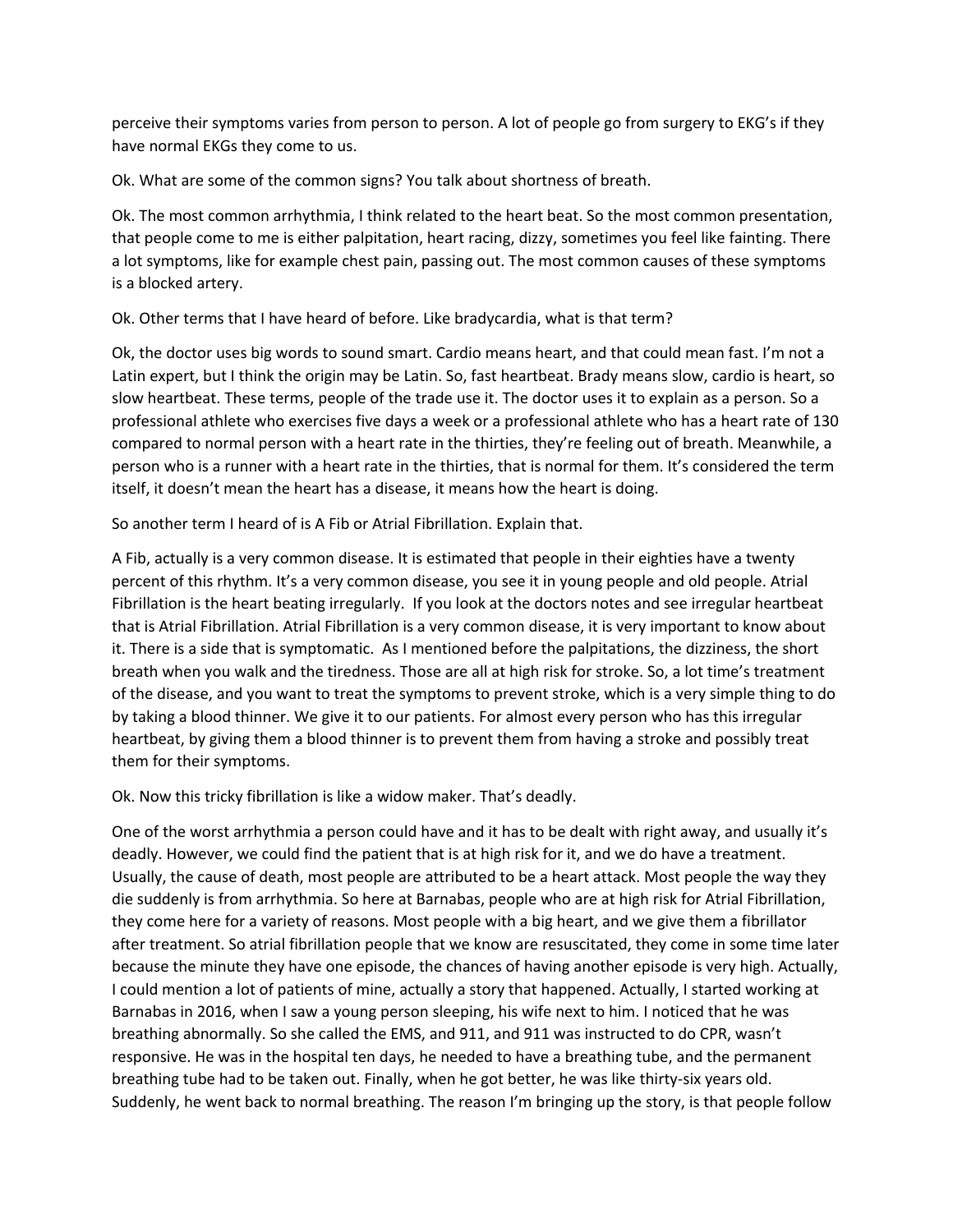up with us on a normal basis. We do have a lot to help our patients, now he's a working person, selling clams on Arthur Avenue. Ok, usually the most common

That's a great story. Are there certain medical conditions that makes them more susceptible?

Ok, usually what we call coronary disease. It's the most common disease. Usually, what we call it is blocked artery. Usually with blocked artery they have arrhythmia. With blocked artery, the heart doesn't get enough blood. The area that does not get enough blood and oxygen. The other cause is hypertension. People that drink alcohol a lot and a weak heart. We usually treat them with medicine. Al lot of people with weak hearts, you treat them like you treat someone with high blood pressure. The heart could get better, and the patient won't need any further treatment. However, some people need it.

I guess before the treatment, there is a battery of tests.

Of course. It doesn't matter if its heart disease or kidney disease, you need to make the diagnosis. You have to make the diagnosis before the treatment, and when you make the diagnosis, the treatment is easy. As I said, the most valuable test is the EKG, which could be done anywhere and cost a lot and to see if the heart functions, we could use ultrasound, which is a very safe test. Some people have a stress test and cardiac cauterization. So these are the tests we should do, and it's all available here in our hospital. Again, all we try to do is use the medication first, and if they need the procedure we'll offer to them.

Ok one thing we did not talk about are pacemakers. That's something that is very common. We all know someone that has a pacemaker. Tell us about that.

Ok. A pacemaker is very common. You get a lot of people who have it. The case for a pacemaker technically is a slow heartbeat. Usually the heart is not beating enough or fast enough. Remember a normal heart is 60 to 100. So you need to 60 beats to do your daily activities. However, when people have this they feel very tired when they have a slow heartbeat, very weak and sometimes passing out. A slow heartbeat could be permanent and could be occasional and a lot of times if they are wearing an EKG monitor for 24 hours and we could see if the heart doesn't beat for two to three seconds or four to five seconds. If the heart doesn't beat for four to five seconds they could dizzy and faint. Those people, we do offer a pacemaker. A pacemaker is a simple device. A pacemaker is a simple device that is attached to a battery and attached to wire. The wire goes inside the heart and the monitor. If the heart goes below 60, we want to make the heart beat faster than that. It's a very simple procedure, it's takes two hours to get done. It's a lifesaving treatment for the person who needs it.

I know the manager of the Yankees had a pacemaker implanted. A month or two ago during Spring training, and he's a young active guy. It's not just older people who need pacemakers.

I had a patient who had it implanted as young as thirty years old. I implanted in a younger person about 22 years old. Some people born very young with a heart problem need a pacemaker as young as day one. Disease doesn't know age Steve.

## A pacemaker could last how long?

Ok. All the devices I implant depends on the usage. Ok. So people who need a pacemaker for their heart that stops five seconds a day. People whose heart doesn't beat at all. So they need it 24/7. Most